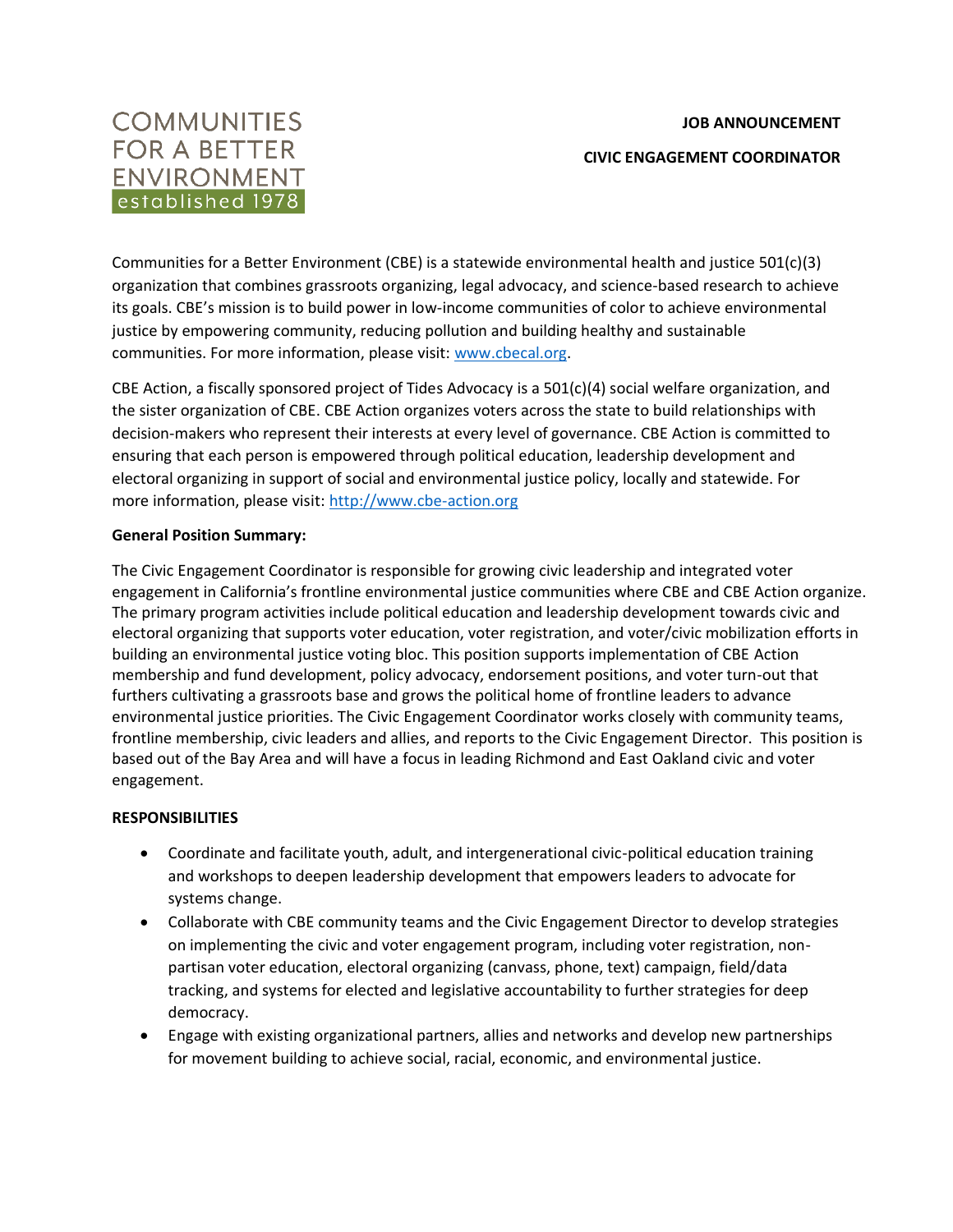- Engage CBE and CBE Action's base through organizing conversations, outreach efforts, monthly/quarterly member meetings community events, email/listservs, action alerts, social media, and websites.
- Track, analyze and evaluate data and programs to inform decisions for civic and voter engagement growth, campaign strategy, grant reports and additional needs of organizational Directors and other staff.
- Supervise and lead in the hiring, training, and coaching of field program staff, interns, and volunteers.
- Support in the development of program budgets, fund development, and provide narrative reports.
- Participate in weekly staff and campaign team meetings, staff and community gatherings, organizational equity work, and office duties as needed.
- Support local, regional, and statewide organizing campaigns and programs when possible.
- Maintain social justice, anti-oppression and anti-racist, Just Transition, and Transformative Organizing values and principles in both internal and external environments.

# **EXPERIENCE AND JOB REQUIREMENTS**

- Demonstrated commitment to environmental, environmental justice, and/or social, racial justice and experience working with low-income communities and communities of color.
- Equivalent of two or four -year degree and or at least two-years of paid work experience, preferably prior civic engagement/electoral/political/labor campaign and/or grassroots organizing and advocacy experience.
- At least 1 full year of civic or voter engagement related experience.
- Management experience, including supervision and leadership development of multiple staff.
- Ability to engage in goal setting, developing/planning, implementing and evaluating campaigns and programs.
- Familiarity with legislative and electoral processes
- Strong verbal and written communication skills, i.e. efficient in group facilitation, public speaking and presentation across multiple audiences.
- Strong intrapersonal skills, i.e community friendly, ability to engage a broad spectrum of people representing various social, cultural and professional backgrounds.
- Ability to work independently and contribute to a positive team-oriented environment.
- High accuracy, attention to detail, consensus-building, organization and ability to prioritize multiple tasks and adhering to timelines.
- Sufficient in Microsoft Office 365, Google Drive/Suite, digital organizing tools, CRM databases, i.e. PDI, CallEvo and Thrutext, Action Network, etc.
- Strong social media skills i.e. Facebook, Twitter, Instagram, etc.
- Flexible work schedule, including willingness to work frequent evenings and weekends.
- Ability to travel up to four or five times a year, for up to a week.

# **Benefits and Compensation**